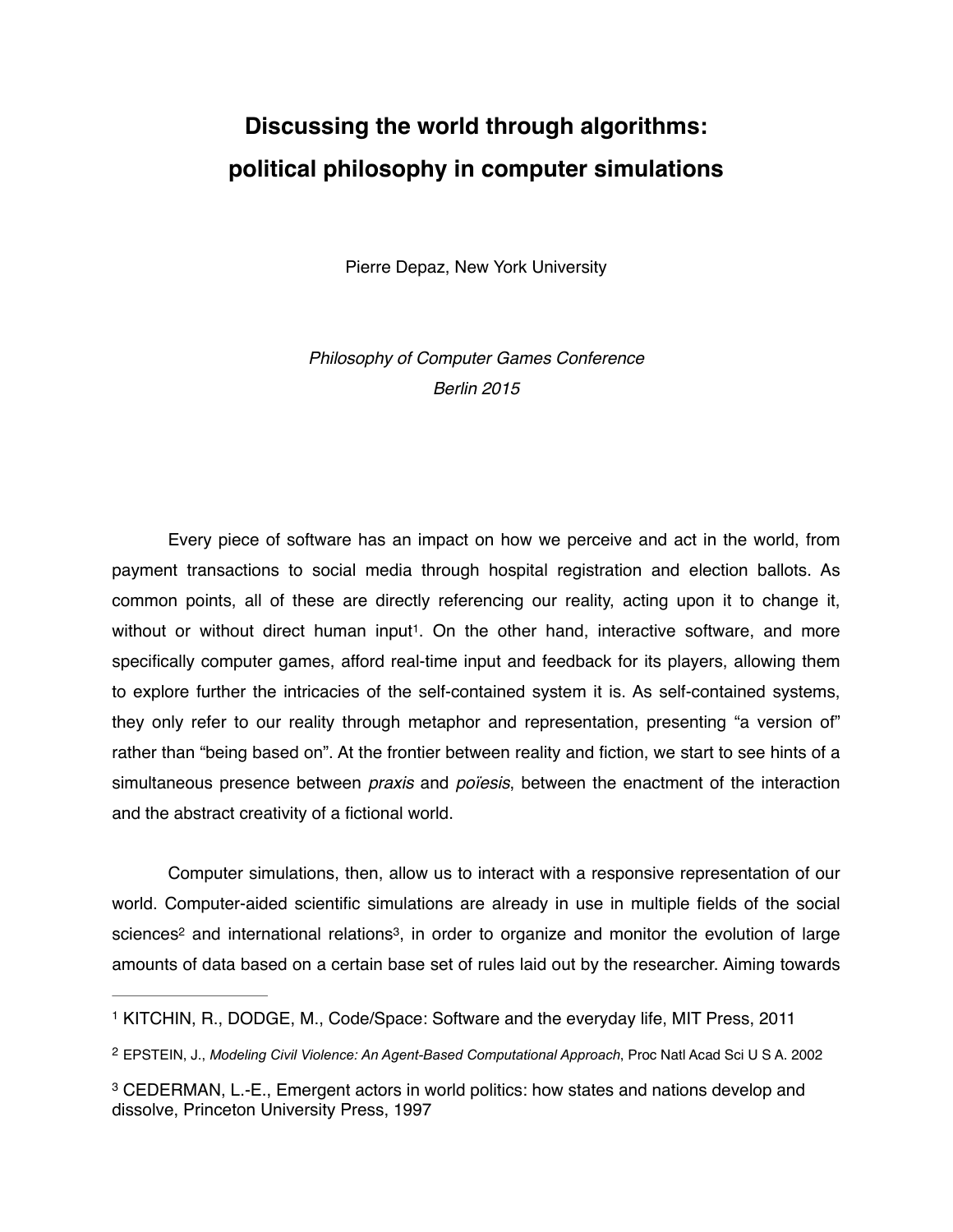scientific truth, these simulations' inner workings are closely documented in order to counter the inherent bias of the researcher herself. On the other hand, however, the actuality of game simulations at runtime also hold a certain worldview regarding the environment in which the player evolves, without revealing its source code or acknowledging its political impact.

This article will examine in which aspect are computer simulations are political, in how players interact with them, before highlighting and comparing the very different roles and responsibilities of both the player and the designer in how political thought can be crystallized during play. Drawing on this examination, I will then outline in what ways can computer simulations can contribute to political and philosophical thought. Throughout this paper, the terms designer and developer will be used interchangeably as I define them both as authors of a system and a software, even though they might not be limited to a single person.

## **I. The political characteristics of simulation**

At the core of any game system lies the idea of rule-bounded interaction<sup>4</sup>. Interaction as question/response, as a dialogue, becomes automated in digital systems, where rules are no longer enacted by players, but by code, acting as immovable barriers which frame the agency of the player. Computer simulations are feedback loops regulated by code, as our social and political systems are regulated by law<sup>5</sup>. As representations of an other phenomenon, computer simulations bestow rights upon the person playing it, going beyond laying out how the virtual world reacts, but also how the player acts. As a formal representation using written, visual and sonic cues to represent that world, we can draw on the work of Jacques Rancière to make a parallel between aesthetic appreciation and political appreciation<sup>6</sup>. In this, it becomes apparent that computer simulations are self-contained pieces of political philosophy.

<sup>4</sup> SALEN, K., ZIMMERMAN, E., Rules of Play, MIT Press, 2003

<sup>&</sup>lt;sup>5</sup> WIENER, N., the Human use of human beings: Cybernetics and Society, Da Capo Press, 1988

<sup>&</sup>lt;sup>6</sup> RANCIERE, J., The Politics of Aesthetics: The Distribution of the Sensible, Bloomsbury Revelations, 2013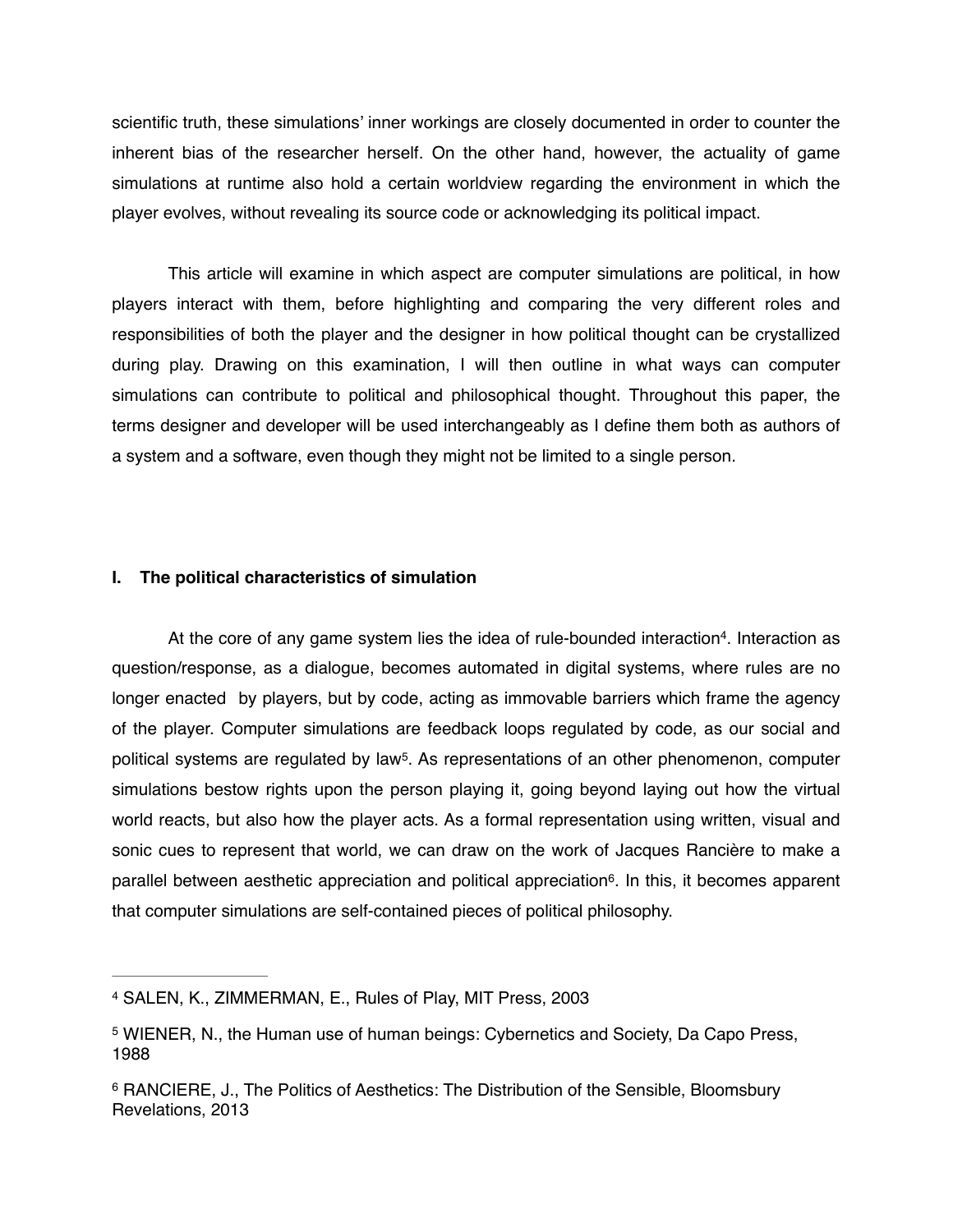Even if games are defined by the fact that they are interactive, the introduction of automation and computing in digital games have a very specific consequence. While play as a historical activity implied the constant renewal of an implicit agreement between players to follow the rules<sup>7</sup>, the automation of those rules by computers redefine player agency. Instead of enacting those rules by following them, it is the player's actions that are being enacted by a constant and automatic monitoring of the game system, sixty times a second. By removing player agreement, digital games improve their affordance for play, which the enact unilaterally. There is one way to play, and this is how players should do it. While one can argue that player creativity is still alive and well in modern computer games, I would like to point out that it is only the scope of the frame that has been enlarged, and still not the frame itself. Taking the example of GTA V as a sandbox game, where designers and developers claim near-limitless activities. There is a difference between the objects and actors on which you can apply the allowed interaction (the player can kill anyone, drive anywhere) and what is the actual interaction (it is impossible to have a conversation with any non-playable character). If the system does not allow for it, it is as if it doesn't exist in the virtual world. While the input, the action comes only from the player herself, the output is then always altered by the algorithm through which it is processed. Any action supposes then a reaction, a response, which is essentially a sum of the input action and of the way the system has decided to process it, of how the system has decided to qualify it.

As such, the player holds a dual role in the system in which she plays. On the one hand, she is still the actant, the source of input for the system, but on the other hand, she is subject of her own output, once processed by the pre-established algorithms. This duality is necessary in order to allow for a playful experience, to allow for the push/pull metaphor so often used to characterize games.

Here we find our first correlation with political philosophy, and politics in general. One of the main topics of that field is the relationship between the individual and the community, and the relationships of power between each other. How much can an individual sacrifice in order to gain from belonging to a group? How much agency can be removed from the player without removing *a sense of* agency. The agency of the player in a computer game can be seen as the freedom of the citizen, able to act differently under different regimes, depending on which rules

HUIZINGA, J., Homo Ludens: A Study of the Play-Element in Culture, Martino Fine Books, 7 2014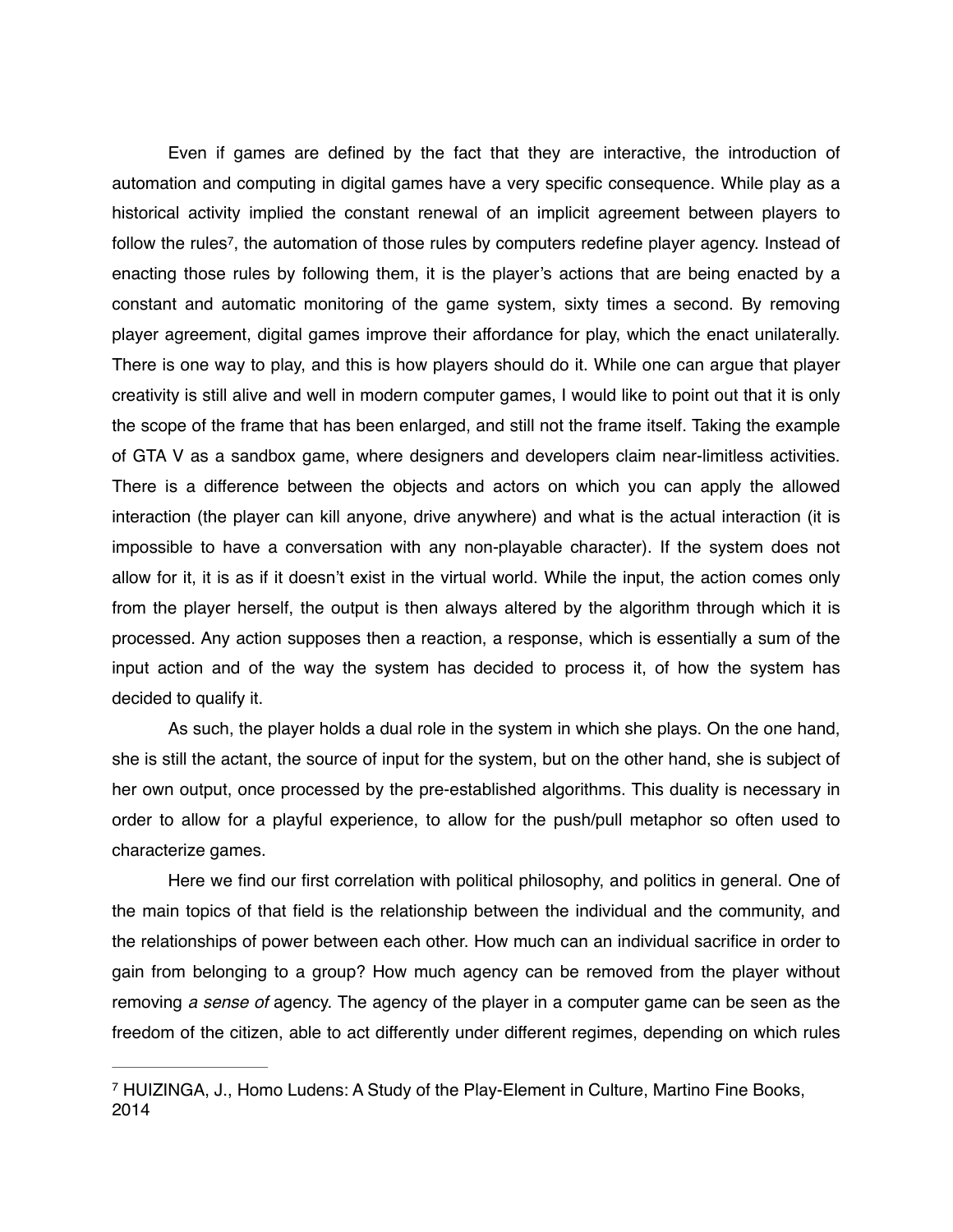she plays by. The philosophical questioning of these rules has been at heart of the political branch of the Enlightenment since it's earliest roots<sup>8</sup>.

The specific genre of simulation, as an aesthetic category within the broader field of computer games, exhibits a particular characteristic. While other games can be as abstract as they desire (ranging from *Tetris<sup>9</sup>* to *Super Hexagon<sup>10</sup>)*, simulations have roots in known phenomenons and organizations. They do so by combining the existing formal structures of certain aspects of our societies and the way we look at them through our common imaginary. The themes of computer simulations can range widely, from the reenactments of physical phenomenon in *Flower*<sup>11</sup> to the fictional teams composed of real players in the *NBA 2K*<sup>12</sup> games series.

This relationship between a preexisting phenomenon and its representation through computer games can be seen as a remediation<sup>13</sup>. While this concept has been studied extensively in non-interactive media, the idea of representing a same concept with different affordances yields interesting results when it comes to computer simulations. The concept is not only transposed into a computer program, but it is made manipulable. Its output, its linearity, are no longer defined, and the player, if limited in the actions that are taken, is not limited in terms of the goal that has to be reached within these bounds. The remediated, digitalized product can then be assessed from a new angle.

Because these simulations are built upon the foundations of our external knowledge (how a city works, how a human behaves, how an athlete dribbles, …), there is a constant back and forth that happens between pre-existing knowledge of the model and exploration of the parameters of the simulation. For this relationship to appear and sustain, there needs to be a semblance of believability. There needs to be a formal connection between the model and the

[LA BOETIE, Discourse on Voluntary Servitude, http://www.constitution.org/la\\_boetie/](http://www.constitution.org/la_boetie/serv_vol.htm) <sup>8</sup> serv\_vol.htm

<sup>9</sup> PAJNITOV, A., *Tetris,* 1984

<sup>10</sup> CAVANAGH, T., *Super Hexagon*, 2012

<sup>11</sup> CHEN, J., *Flower*, 2009

<sup>&</sup>lt;sup>12</sup> ELECTRONIC ARTS, NBA 2k (series), 1999-current

<sup>13</sup> BOLTER, D. J., Remediation: Understanding New Media, MIT Press, 1998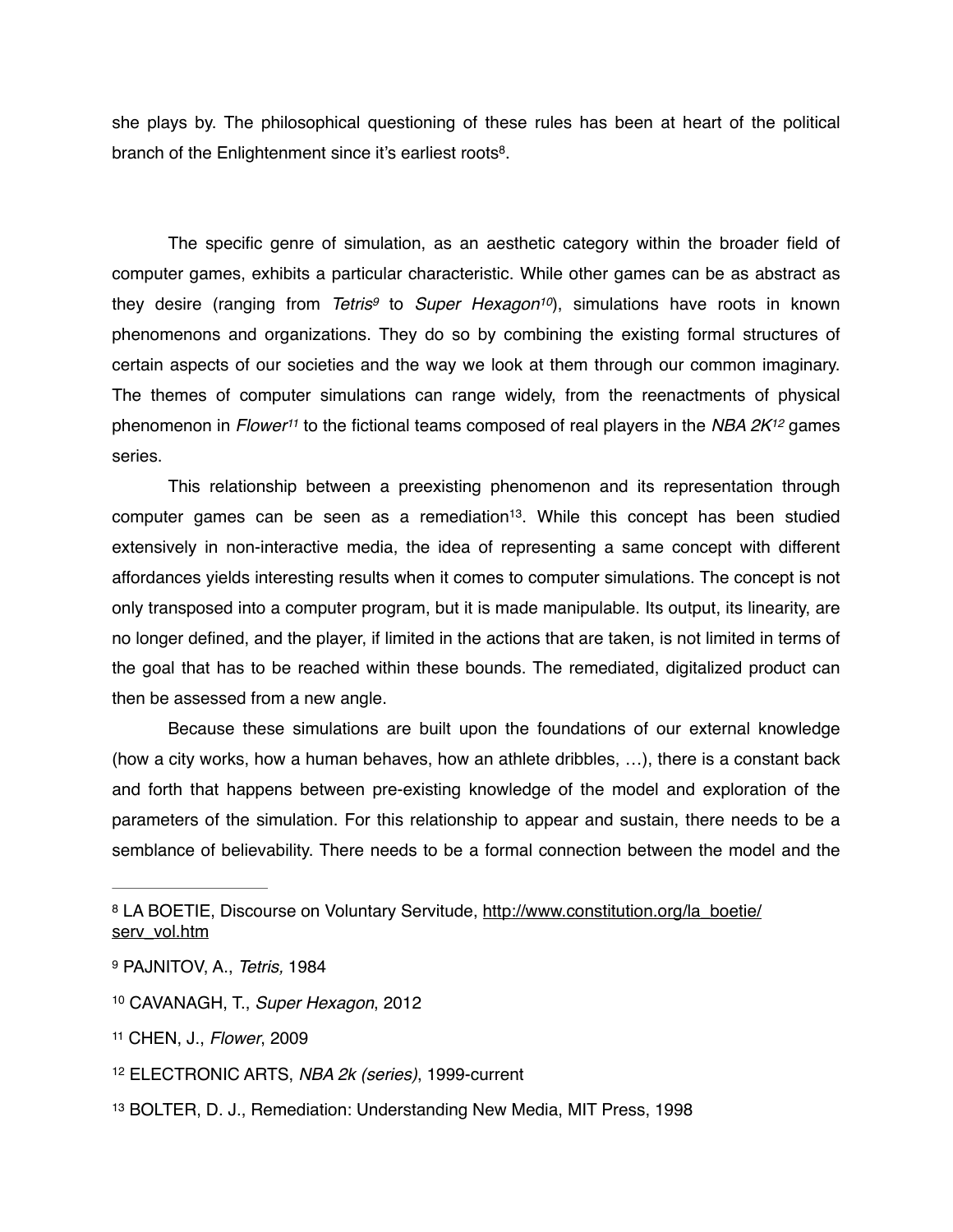representation which happens in the mind of the player. The mental model of the phenomenon represented is then projected onto the simulation in the form of user input. User input, indeed, is the starting data set needed to run the simulation, and this data set is mostly based on previous experiences, or assumptions. Therefore, having a relatable and believable world allows for a user input that would be more truthful and whose output would be more interesting to look at from a philosophical point of view and more coherent from the player's point of view. If we then take the fact that this input is based on the beliefs and knowledge of the player, than we veer away from the traditional action - reaction - adjustment that happens with other types of game that are more action-intensive.

When the starting dataset of a simulation is processed and outputs a situation that does not conform, the usual reaction of the player is not to understand what was wrong in the execution of the action, but in the assumption behind that action. The believability of that world increases the feeling of uncanniness, of discrepancy between an assumed worldview and its programmed counterpart. The uncanny valley<sup>14</sup>, the indistinguishable feeling of the lack of reality forces us to question ourselves. From an instinct could form a logical exploration of why the representation of the world that the player is interacting with is not aligned with her expectations.

Assuming that man is a social and political animal<sup>15</sup>, then each and everyone of us has an opinion regarding the two major questions that were formulated with the Enlightenment: "How did we come up with a given system to live together ?" and "Is this system the best possible system?".

The word "system" here can refer both to our past and present political structures, but also to the smaller, self-contained structure of a digital simulation. Since the game design behind a simulation is very different from other game design practices, especially in terms of how to present players with a goal and with the tools to reach that goal, it is legitimate for players to try and reach their particular, self-assigned goals within a given toolset. What happens there is the apparition of a conflict in worldview between the player and the designer. Given a similar point of reference outside the game system, there is the realization that the appreciation of that point of reference isn't the same. As Jacques Rancière put it, this recognition of formal elements in our world is tantamount to a political stance, linking aesthetics

<sup>&</sup>lt;sup>14</sup> FREUD, S. The Uncanny. Retrieved from<http://web.mit.edu/allanmc/www/freud1.pdf>

<sup>&</sup>lt;sup>15</sup> DREFCINSKY, S., Plato and the Social Contract, University of Winsconsin, 2009.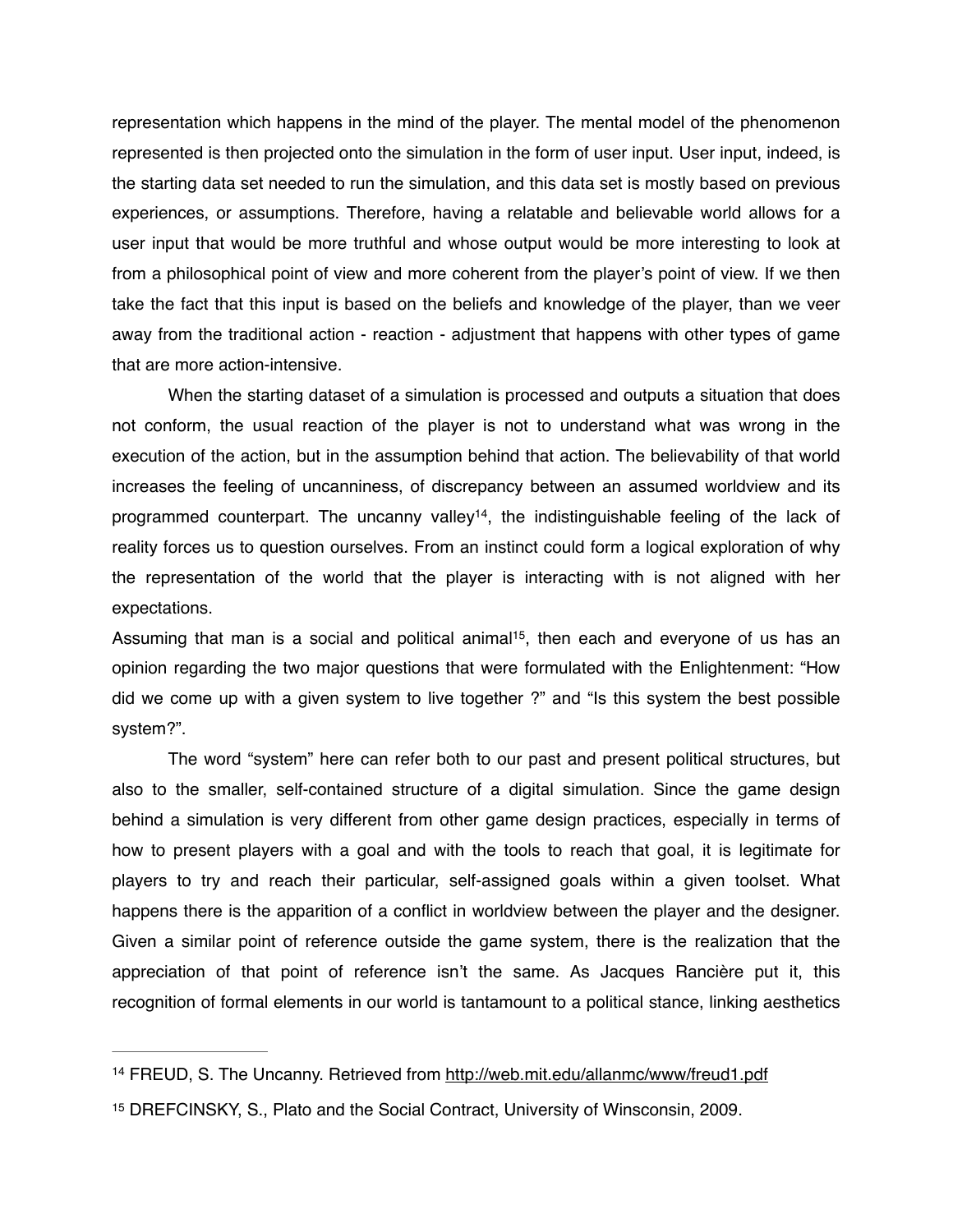and politics<sup>16</sup>. Computer simulations, then, go a step further in that they allow to confront, in real-time, two appreciations of the world, and let them interact with each other to explore the spaces where discrepancy and, therefore, dialectics can happen.

The way the system would either confirm or infirm the assumptions of the player are not objective. As every other piece of software, it is written by humans, and its features and functionalities are based on what is deemed necessary by the developer. Exploring the limits of a simulation, then, amounts to exploring the limits of someone else's beliefs. We are now going to take a look at how those beliefs are implemented on the technical side, from the developer's stand point, how they are received by the player, and how this dialogue comes with a new perspective to depict and understand our assumptions.

## **II. The computer code as a new manifesto**

Historically, computers have been invented to facilitate and automate processes that cannot be easily performed by humans -namely, organizing and re-arranging large amounts of data. The corollary of this purpose to simplify tasks comes is the obfuscation of the actual way the processes are implemented, by providing the end-user with only the output that the developer wants her to see. However, as we will see, the process of implementing the algorithms allowing a simulation to run are very relevant to a new form of philosophical practice. Such a practice happens in three different steps. The first one consists in acknowledging the assumptions of the developer, which is followed by the software implementation of these assumptions -that is, the act of programming itself. The last step is then their presentation to the user, in which specific choices are made that contribute to the acknowledgment –or lack thereof– of the man behind the machine

Not limited to game development, the art and practice of software engineering relies more on the organization of high-level concepts rather than on direct implementation. If classical software engineering -i.e. outside of games- focuses mostly on the need to optimize a functional

<sup>&</sup>lt;sup>16</sup> RANCIERE, J., op. cit.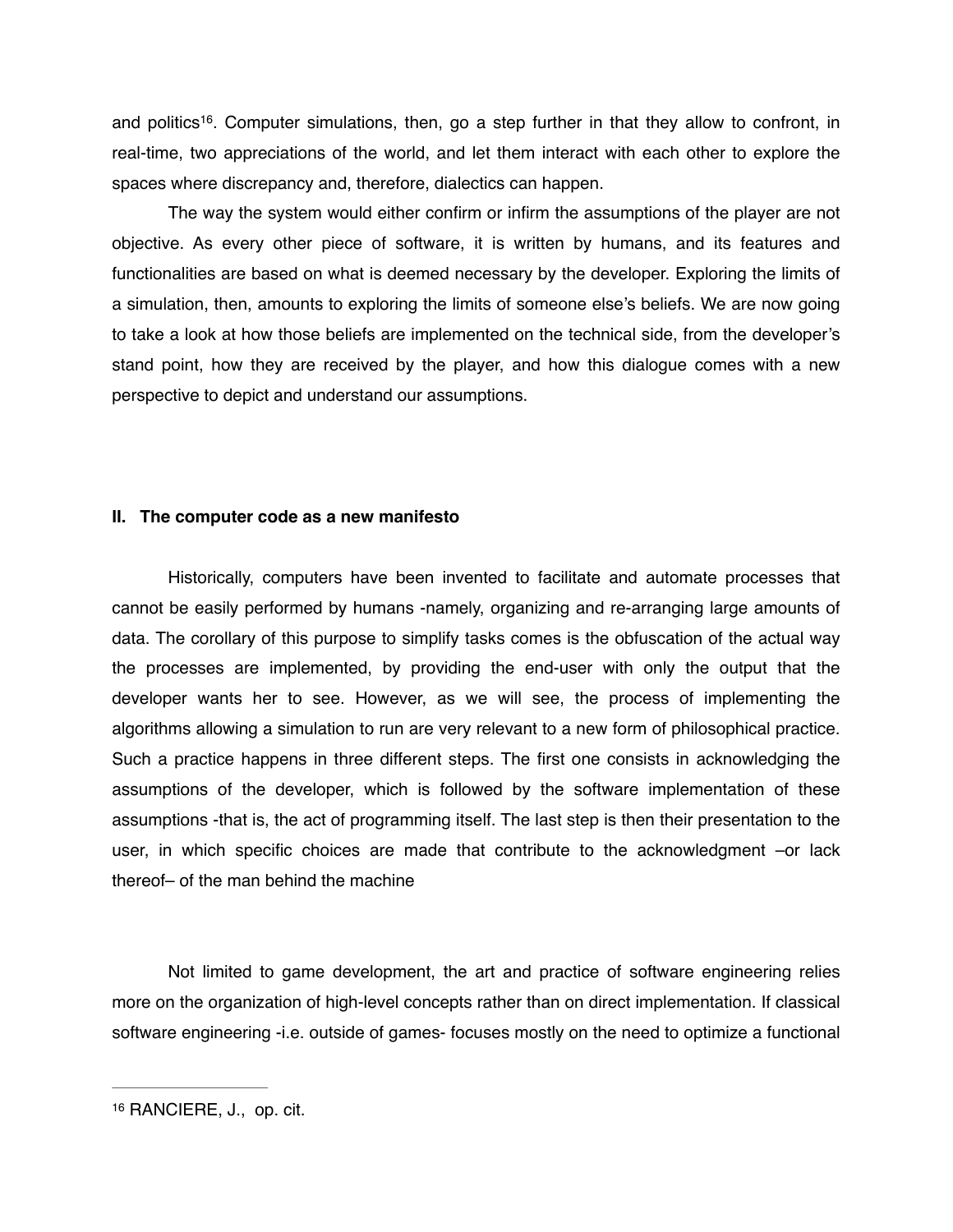task, in game development, this optimization is centered around either player enjoyment or world-building, which sometimes cross-reference each other.

Recent work in science and technology studies (STS) has shed light on how designers and designed objects embody values within them<sup>17</sup>. From the urban planning of Robert Moses designed to prevent certain segments of the population from accessing particular geographic areas<sup>18</sup> to internet submission forms only specifying a certain perspective on gender and race, designers embed their worldview within their product, whether or not they do it consciously. Digital games are no exception to the rule, and therefore not only do they embody values, perceptions, but they allow players to interact within them. Furthermore, belonging to the more emotional gradient of software products, they achieve subjective connections with their players through the writing of code. If the designer's intent is to create such an environment based on his conception of what can bring joy, fear, excitement or surprise, the problem remains in the implementation of this intent.

The concept of sampling in signal processing is the reduction of a continuous signal to a discrete signal. Sampling occurs when sound is converted from air pressure modulation or light information of a picture into discrete data stored in bytes. One of the challenges of sampling, then, is to represent as accurately as possible the original product, whether it is a sound, an image or an idea. Indeed, the process in which the developer engages when converting his abstract ideas is both close to sampling and to the cartesian method. The cartesian method, in this context, can be viewed from the perspective of subdividing a problem or a difficulty into subsystems, which are assumed to be less complicated<sup>19</sup>. This influential paradigm can be seen as the philosophical component of emergence, or digital *gestalt*.

These two concepts can now help us to examine closer the practice of design implementations in computer simulations, which I define here as the representation of the world using data structures. On the one hand, there is this necessity of breaking down what we consider human concepts widely used in computer games, such as friendship, antagonism, exploitation, etc. into machine-readable instructions; while, on the other hand, this practice

- <sup>17</sup> NISSEMBAUM, H., FLANAGAN, M., Values at Play in Digital Games, MIT Press, 2015.
- 18 KROES, P., VERBEEK, P.-P., The Moral Status of Technical Artifacts, Springer, 2014
- 19 DESCARTES, R., Discours de la methode, retrieved from [www.gutenberg.org/etext/13846](http://www.gutenberg.org/etext/13846)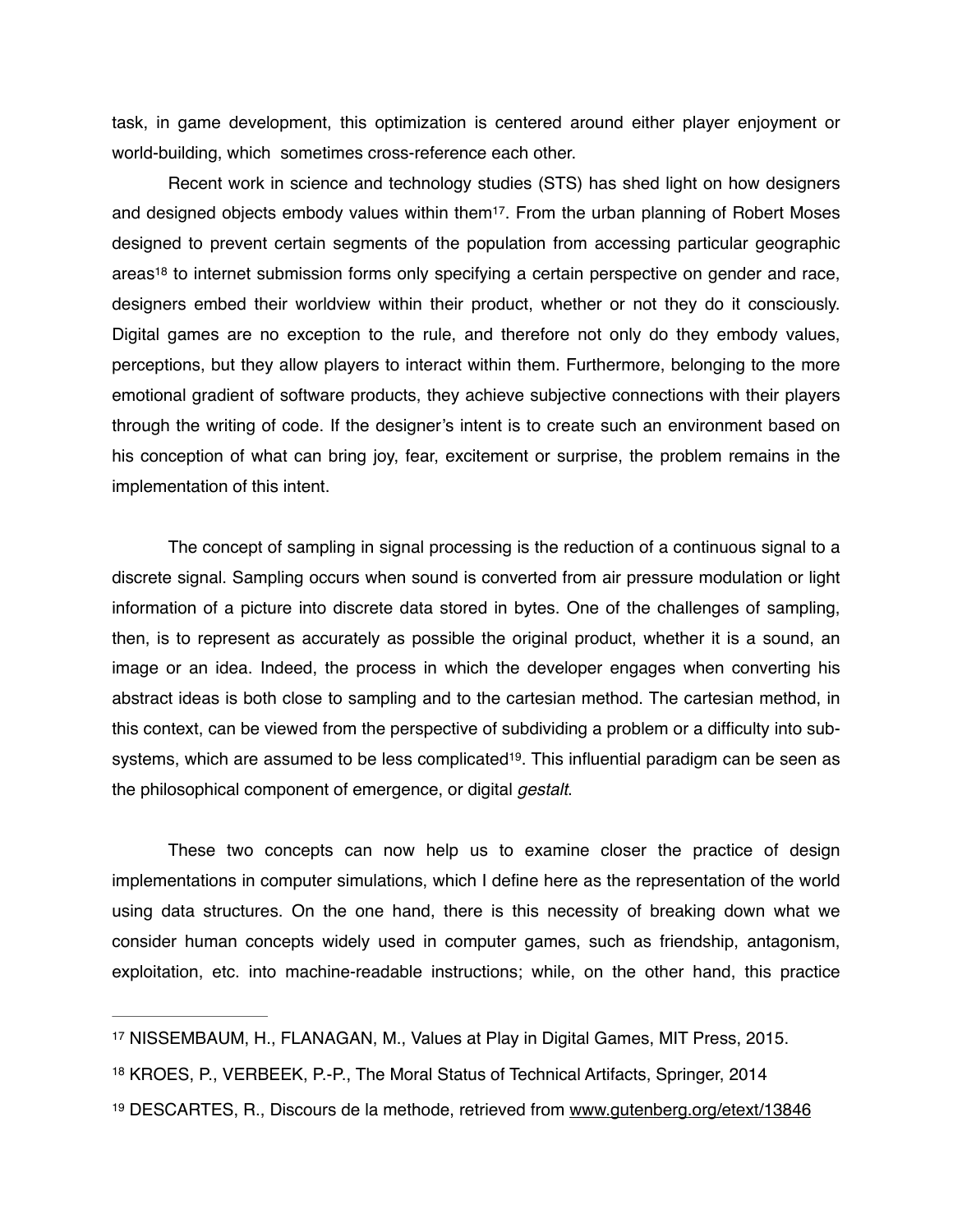allows for a closer reading of what those concepts actually are. As a designer implements a mechanic through which, say, a resource is depleted, the actual process of depleting that resource needs to be carefully written down so that the computer can act upon these instructions. Attitudes can range from simply decreasing a counter by a given amount over time (as in most Real-Time Strategy games), to implementing an algorithm which allows resources to thrive both unattended and when taken care of by the players<sup>20</sup>. Writing concepts to which the players can relate in the medium of computer code forces this self-reflection, that is both expressive (because of the fact that the code runs, because it *executes*) but which can also be referenced, since it is written down.

This practice of coding concepts also allows philosophical discussion in a novel way. While the dialogue of philosophy has been mostly built upon different interpretations of previous works, and close readings of past theories, code is interpreted in a single way. The interpreter, allowing to build an executable from source code, is another piece of software which validates the code it reads and approves it as a running piece of software. For a given source code, there is one and only one possible outcome, possible interpretations. Therefore, when discussing worldview, as expressed through source code, the discussion relies no longer on what source code means but on how source code acts. Computer simulations, then afford a more active involvement in philosophical thought, by seeing it in action, seeing it *realized* and *actualized*, rather than simply conjectured. Since both states of the designer's intent, the source code and the running executable co-exist side by side, they provide a double lens through which we can look at the designer's statement.

If the designer is writing down immovable rules for a simulation that is presented to the player, then we can see a correlation to the political philosophers of the Enlightenment. As thinkers of 17th and 18th century Europe started to conceptualize alternative structures of power, away from the existing monarchical and episcopal models, there was a need for new rules under which humans could live. The political manifestos that followed, such as *Du Contrat Social*, *The Leviathan* or *The Two Treatises of Government* were endeavors in philosophical thought were the authors tried to devise the best set of rules under which society could operate,

<sup>20</sup> PERSSON, M., *Minecraft*, Mojang, 2009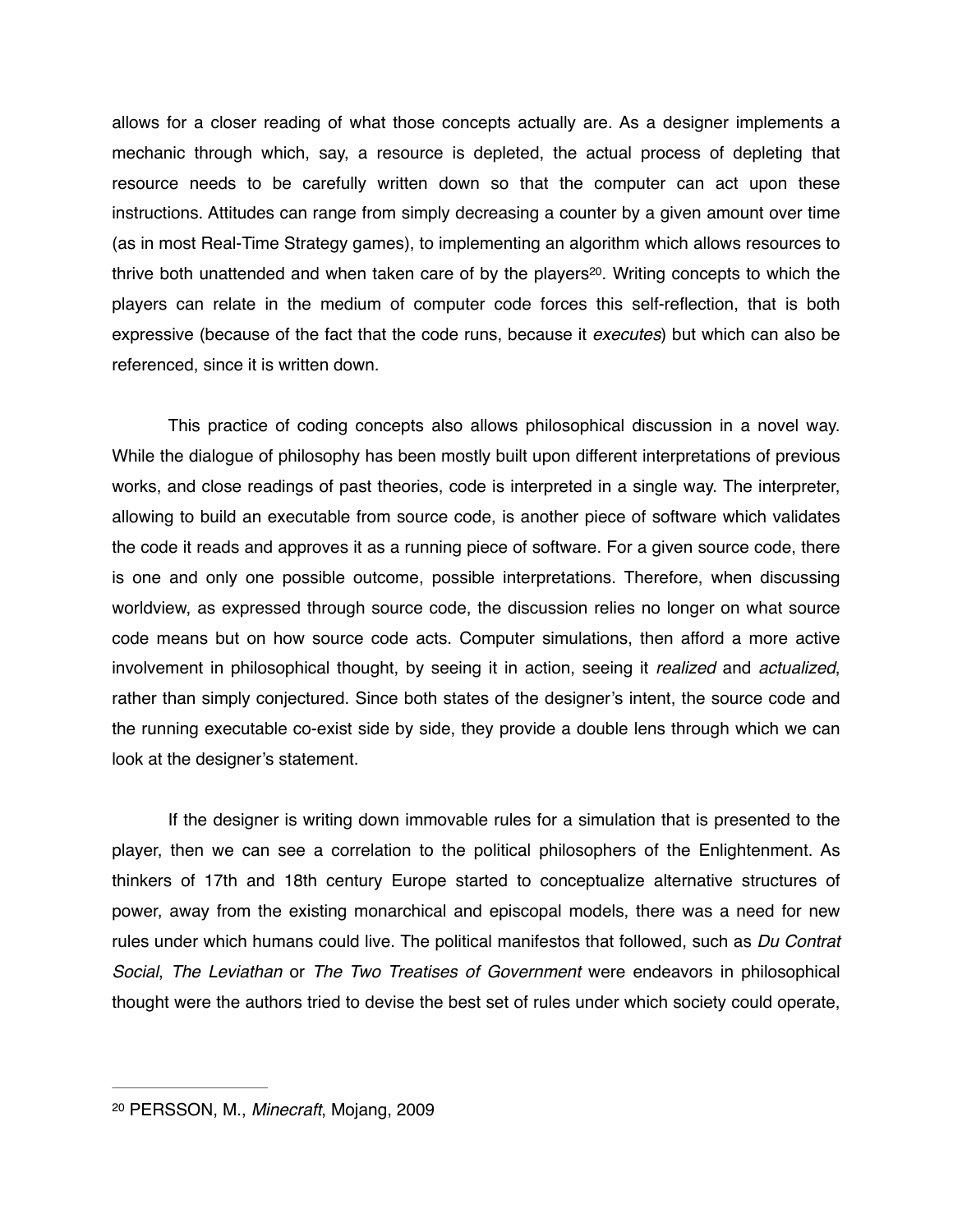given a certain set of assumptions regarding the behaviors and desires of human<sup>212223</sup>. If we look at the written source code, they we are looking at the algorithmic equivalent of political philosophy from the designer's point of view. The main difference, then, is the ability to witness the consequences of these assumptions-based rules, and how they would impact a given population of agents.

The main problem that arises from the analysis is the deliberate obfuscation of the mechanics

of the simulations when in a game setting. For the sake of user interface, user experience and user enjoyment, computer simulations only appear to provide a one-way perspective on a dual phenomenon. Indeed, there is a tendency for designers to either hide the actual formulation of behaviors, or to show it for their own sake, and not for what they represent. The former approach can be found in simulations such as Spore, where the evolution of species is represented in a strictly formal and visual aspect, drawing on common understanding of linear history to let the player fill in the gaps regarding the actual functioning of the system. On the opposite, games such as Civilization are based upon an acute understanding of the numbers that are presented to the player. From that point of view, they exist for their own sake, as tools for the player to manipulate so that she can reach one of the given victory conditions. Still, nowhere in this representation is it confirmed that these are the actual numbers, the actual data structures used to represent that world. Because of this desire to mediate even the system of the game itself, there is no immediate way for the player to do a close reading of the designer's political assumptions and opinions in their representation of our world. This additional layer reintroduces a level of interpretation that is was absent to begin with, and further pushes the player's conception towards a worldview that is either pre-established (in the case of SimCity, urban sustainability<sup>24</sup> and, in the case of Spore, a superfluous understanding of Darwinistic theories).

<sup>&</sup>lt;sup>21</sup> ROUSSEAU, J.-J., Du Contrat Social, retrieved from http://classiques.ugac.ca/classiques/ Rousseau jj/contrat\_social/Contrat\_social.pdf

<sup>&</sup>lt;sup>22</sup> [LOCKE, J., The Two Treatises of Government, retrieved from http://oll.libertyfund.org/titles/](http://oll.libertyfund.org/titles/222) 222

<sup>&</sup>lt;sup>23</sup> [HOBBES, T., The Leviathan, retrieved from https://www.gutenberg.org/files/3207/3207-h/](https://www.gutenberg.org/files/3207/3207-h/3207-h.htm) 3207-h.htm

<sup>24</sup> Kolson, K., The politics of SimCity, American Political Science Association, 1996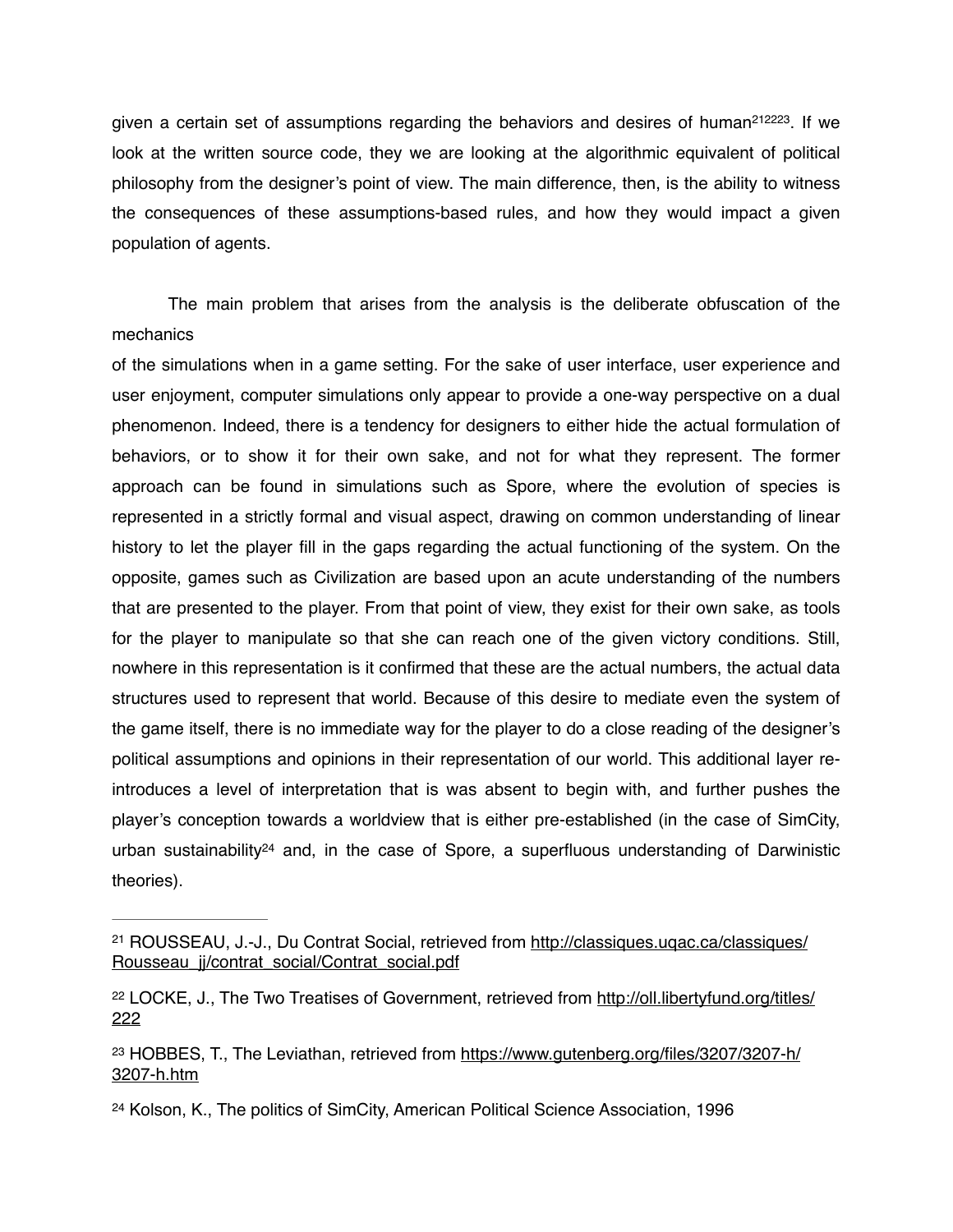We've examined the role of the developer as both cartesian and sampler, in that she holds assumptions and political opinions which, in order to be communicated to the player, have to be broken down and written down in code, and interpreted by another piece of software. However, since dialectical thought is one of the cornerstones of western classical philosophy, then it would be possible to elaborate a new form of dialectics when establishing a relationship between the static source code and the running simulation but, this time, from the point of view of the player.

## **III. Simulation as an atemporal dialectic**

Since we've established the possibility of a more direct dialogue between player and developer, we will now look at some particular examples of how that relationship could produce philosophical thought in the case of interaction with computer simulations.

Ludo-narrative dissonance, a topic well-discussed in game studies, is the phenomenon of realizing the discrepancy between action and concept<sup>25</sup> –that is, what is being afforded by the designer against what is presented by that same designer. However, if we look at it from the perspective of the player, we have that discrepancy between the afforded worldview of the designer and the subjective worldview of the player. If suspension of disbelief happens with reality as a reference point, then that suspension is no longer valid when it comes to idealistic representations of the world. If the first is to realize a dissonance, then the second one would be to wonder why this dissonance exists, that is why two conceptions of the world are conflicting and what can be learned by this conflict.

Taking the example of the growth of resources in Minecraft, we can look at how they represent human agency and human necessity in relation to natural resources. One way is that resources grow slowly without direct water supply, while human input can modify the topography to allow for a constant stream of water, that is, for a higher yield. If some aspects of the simulation are left aside, such as bacteria or seasons, it is to highlight the possibility of man to act upon nature as its main factor. Even though phenomenological thought is a prevalent

<sup>25</sup> UPTON, B., The Aesthetics of Play, MIT Press, 2015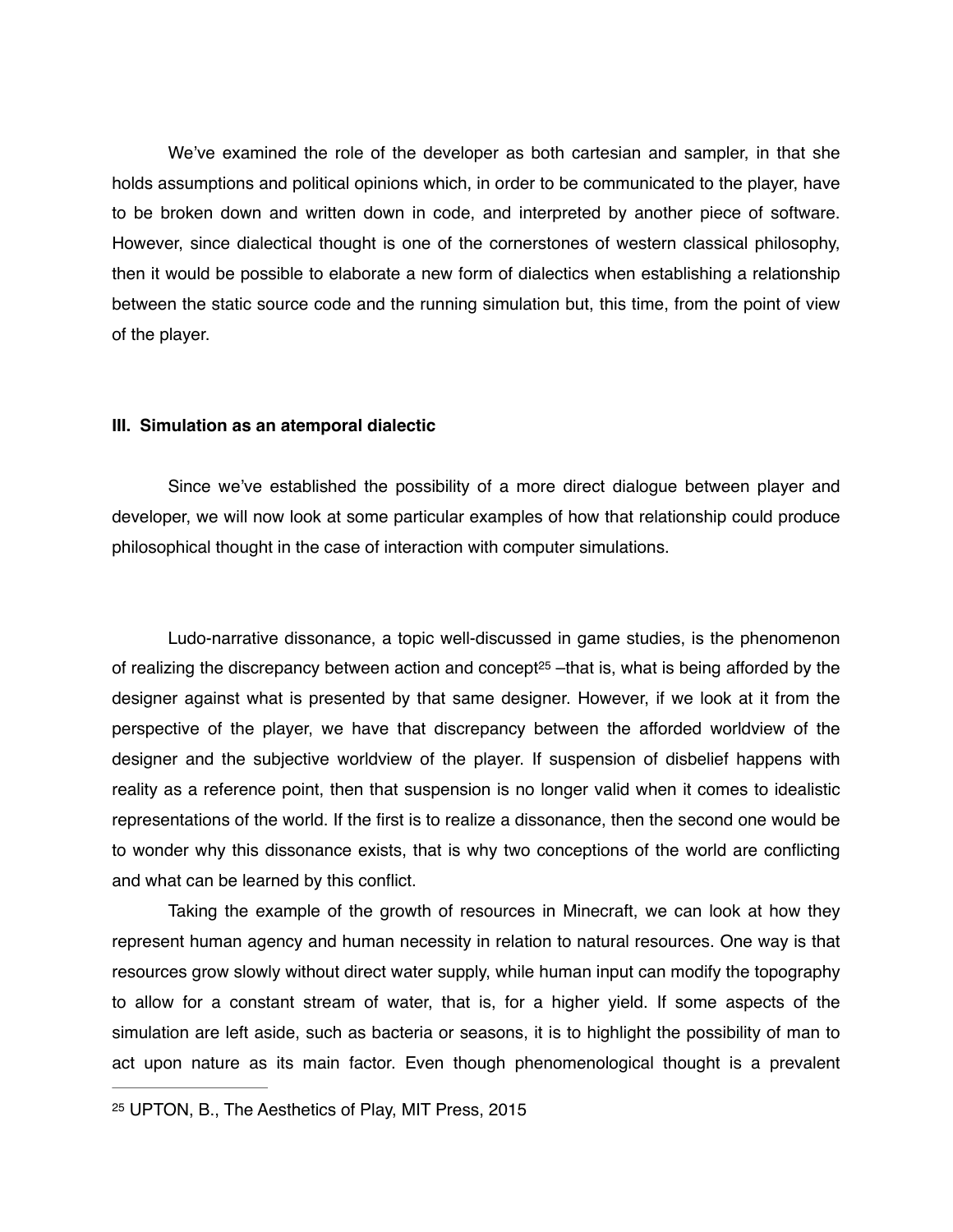ideology in digital games –since they are user-centered software–, looking at the rule-based behavior of simulations in relation to the player's ideal behavior can help provide new perspectives on a given phenomenon, such as biological growth and reproduction.

The designer's part of this exchange is, however, still static. Even though emergent behavior can appear during the simulation that wasn't hard-coded by the designer, there are very few games that modify its actual source code at runtime -Zach Gage's *Lose/Lose* is one of these, eventually leading to a computer crash. Therefore, the only discussion that happens while the simulation runs is between the player and herself. She can reflect on her actions, but since her actions will only yield the same result (i.e. whether that action is afforded by the designer or not), comes a time for a reflexion around the ontology of these actions. From the "why can't I do this", we move into "why am I not allowed to do this ?" and finally get to "why am I trying to do this?". As such, the awareness of the player of her own actions can only come through an understanding of the designer's desire to funnel these actions in a particular direction.

This interrogation, then, this desire to uncover how a system works, recalls not only the political questionings of the Enlightenment, but also the overall paradigm of the Enlightenment in terms of knowledge acquisition<sup>26</sup>. If the newtonian revolution led to a deeper and broader understanding of physics, then it is possible that player curiosity and ludo-narrative dissonance can lead to a more generalized interest in the technicality of computer simulations and more generally to a higher code literacy. The modding phenomenon, in which players decided to modify the source code of a given game in order to fit they own play styles (removing instant travel in the Elder Scrolls series) or their own worldview (integrating Islamic State playable units in Arma III to provide a different representation of geopolitical forces<sup>27</sup>), is essentially an intervention from the player's end based on her disagreement with the presented simulation. This possibility still needs the pre-requisite of software to be opened source. If computer games are to act as manifestos, then their source code should be as movable as the printing press allowed it when it transformed the european media landscape. If there has been examples of

<sup>&</sup>lt;sup>26</sup> [KANT, I, What Is Enlightenment?, retrieved from http://www.columbia.edu/acis/ets/CCREAD/](http://www.columbia.edu/acis/ets/CCREAD/etscc/kant.html) etscc/kant.html

<sup>&</sup>lt;sup>27</sup> HALL, J., The Videogame That Allows You To Play As An ISIS Fighter, retrieved from http:// [www.dailymail.co.uk/news/article-2937641/ISIS-fighters-distributing-video-game-allows-players](http://www.dailymail.co.uk/news/article-2937641/ISIS-fighters-distributing-video-game-allows-players-play-role-Islamist-kill-Westerners.html)play-role-Islamist-kill-Westerners.html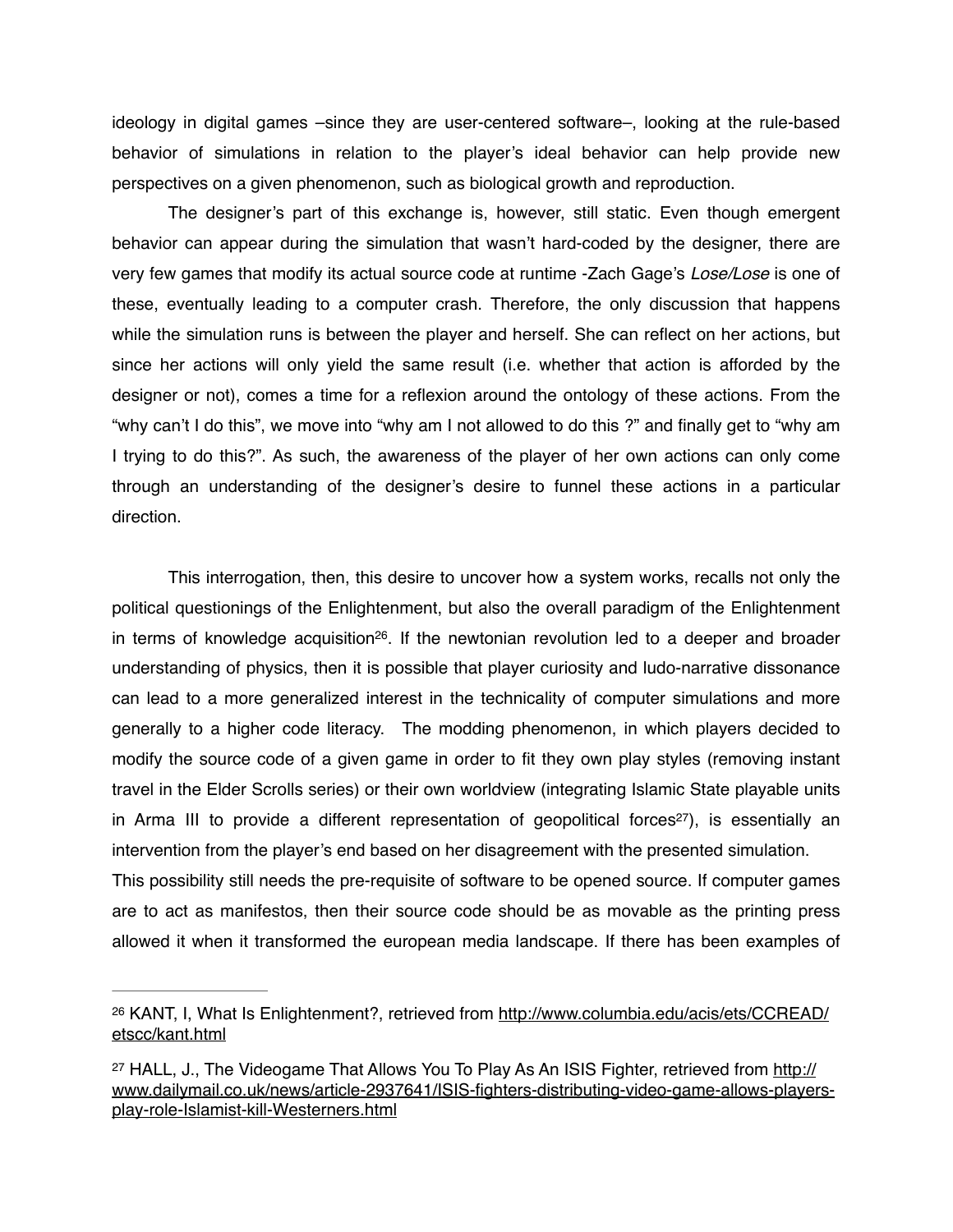open sourced code bases, these have mostly motivated by technical advances. The release of *Doom* was mostly centered around the prowess of real-time 3D computer graphics, while the release of the *Limbo* source code was mostly focused on sound design implementation. Even the arrival in the public domain of the *SimCity*, one of the most prominent and evidently political simulations was greeted by possibilities to *hack* in the original sense –that is, to tinker with technology for the sake of tinkering with technology.

This also implies an awareness from the designer and developer's point of view in terms of their impact in the world. Several authors in the field of software studies have taken a look at the consequences of coded behaviors in our physical and semantic world. While most of the work do not directly refer to digital games, the rhetoric is the same: intangible code affects the tangible world<sup>28</sup>. Particularly in terms of speech, game designers have to realize that executing code is an action, and that this action has consequences that are, if not material, then at least moral and political.

These two opposite perspectives, then, lie dormant within a simulation. Only through mutual desire to acknowledge the role of the other –as designers acknowledge their impact on the player's worldview and as players acknowledge the presence of a subjective consciousness behind the scripts– can it be possible to achieve a philosophical discussion that resembles that of the Enlightenment. Examining the code through its step-by-step instructions act as the reading of a manifesto, while acknowledging this role as a cultural and, ideally, public impact would force the designer to phrase their logic, their system in a way that is both readable and executable.

In conclusion, we've seen that computer simulations are special because they represent a livable and relatable phenomenon. They are remediating that phenomenon and representing it to the player so that the player can start experimenting with it based on her previous knowledge. As all computer games, simulations are based on input and output. It is the nature of the input and the process of the output that differentiates simulations from the rest. As such, simulations

<sup>28</sup> COX, Speaking Code, MIT Press, 2014